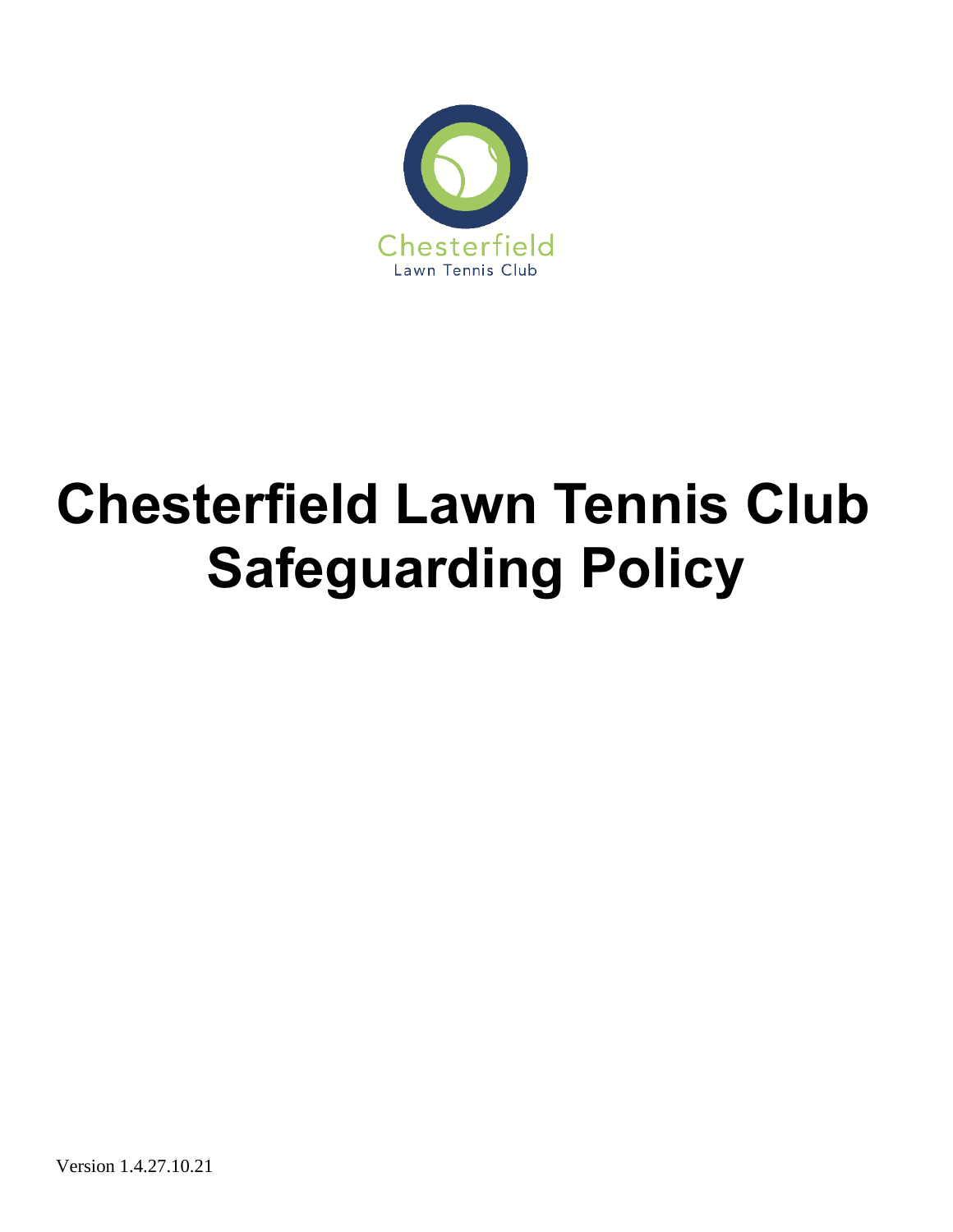## Reporting a Safeguarding Concern within the Tennis Environment

How to respond to concerns that arise within a tennis environment.

For Tennis Wales / Tennis Scotland cases, on-going consultation will take place with them.

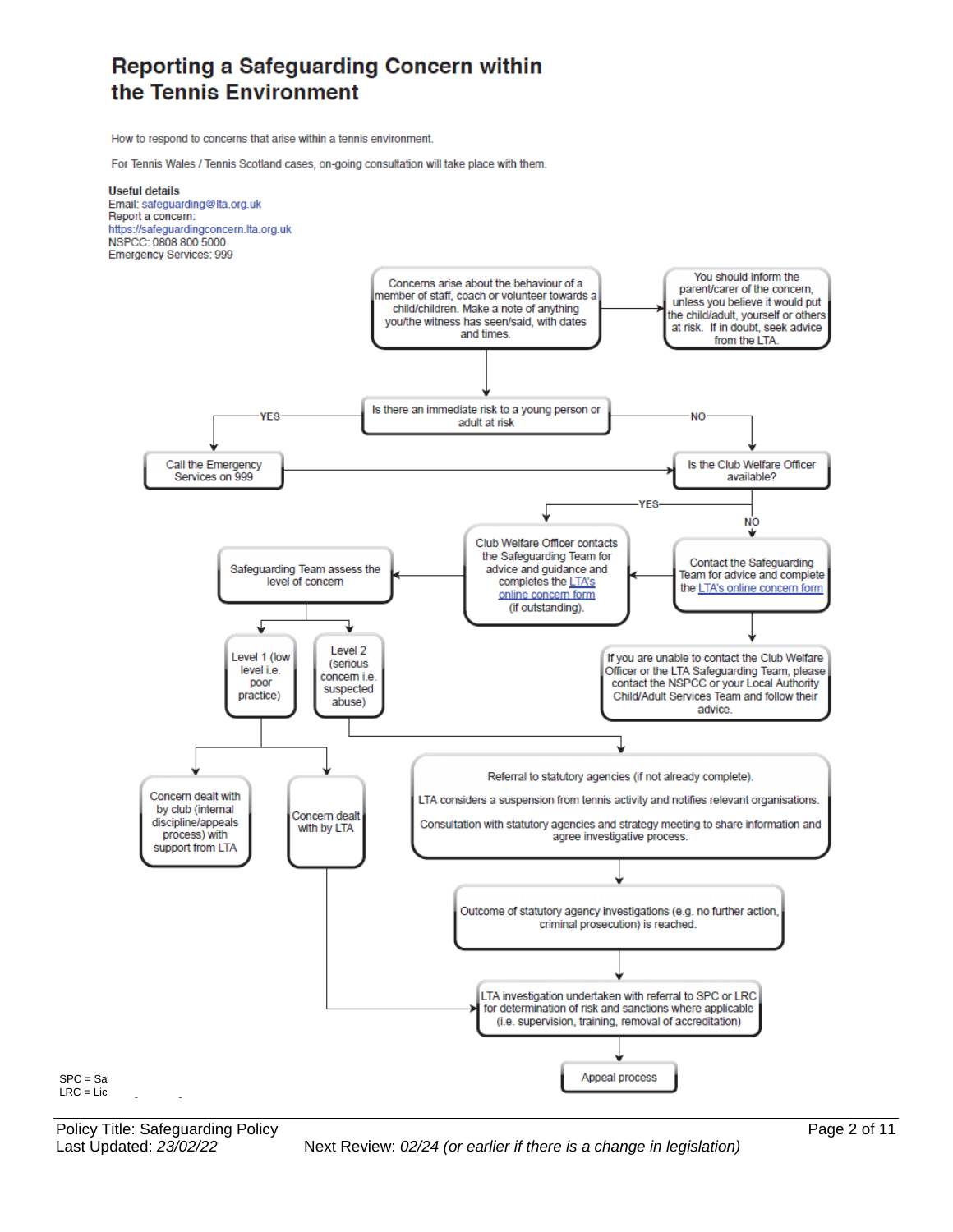## **Safeguarding Policy**

#### **1. Policy statement**

Chesterfield Lawn Tennis Club is committed to prioritising the well-being of all children and adults at risk, promoting safeguarding in our club at all times, including all programmes and events we run. All activities, events and trips arranged by the club run in accordance with the LTA's Safeguarding at Events and Competitions guidance. This Policy strives to minimise risk, deliver a positive tennis experience for everyone and respond appropriately to all safeguarding concerns/disclosures.

#### **2. Use of terminology**

**Child:** a person under the age of eighteen years.

Note that some legislation in Scotland defines a child as a person under sixteen years old. However, where there is any safeguarding concern, anyone under the age of 18 is regarded as a child unless advised otherwise by the LTA Safeguarding Team.

**Adult at risk:** a person aged eighteen years or over who is, or may be, in need of community care services by reason of disability, age or illness; and is, or may be, unable to take care of, or unable to protect him or herself against abuse or neglect.

**Safeguarding children:** protecting children from abuse and neglect, preventing the impairment of children's health or development, ensuring that they grow up in circumstances consistent with the provision of safe and effective care, and taking action to enable all children to have the best life chances.

**Safeguarding adults at risk:** protecting adults from abuse and/or neglect. Enabling adults to maintain control over their lives and make informed choices without coercion. Empowering adults at risk, consulting them before taking action, unless someone lacks the capacity to make a decision, or their mental health poses a risk to their own or someone else's safety, in which case, always acting in his or her best interests.

*(See appendix A for full glossary of terms)*.

#### **3. Scope**

This Policy is applicable to all staff, volunteers, committee members, coaches and club members. It is in line with national legislation and applicable across the UK.

Advice, guidance and support is available from the LTA Safeguarding Team.

#### **4. Responsibility for the implementation of the Safeguarding Policy, Code of Conduct and Reporting Procedure**

#### **SAFEGUARDING IS EVERYONE'S RESPONSIBILITY: NOT RESPONDING TO A SAFEGUARDING CONCERN IS NOT AN OPTION.**

- Our club's committee has overall accountability for this Policy and its implementation
- Our club Welfare Officer is responsible for updating this Policy in line with legislative and club developments
- All individuals involved in/present at the club are required to adhere to the Policy and Code of Conduct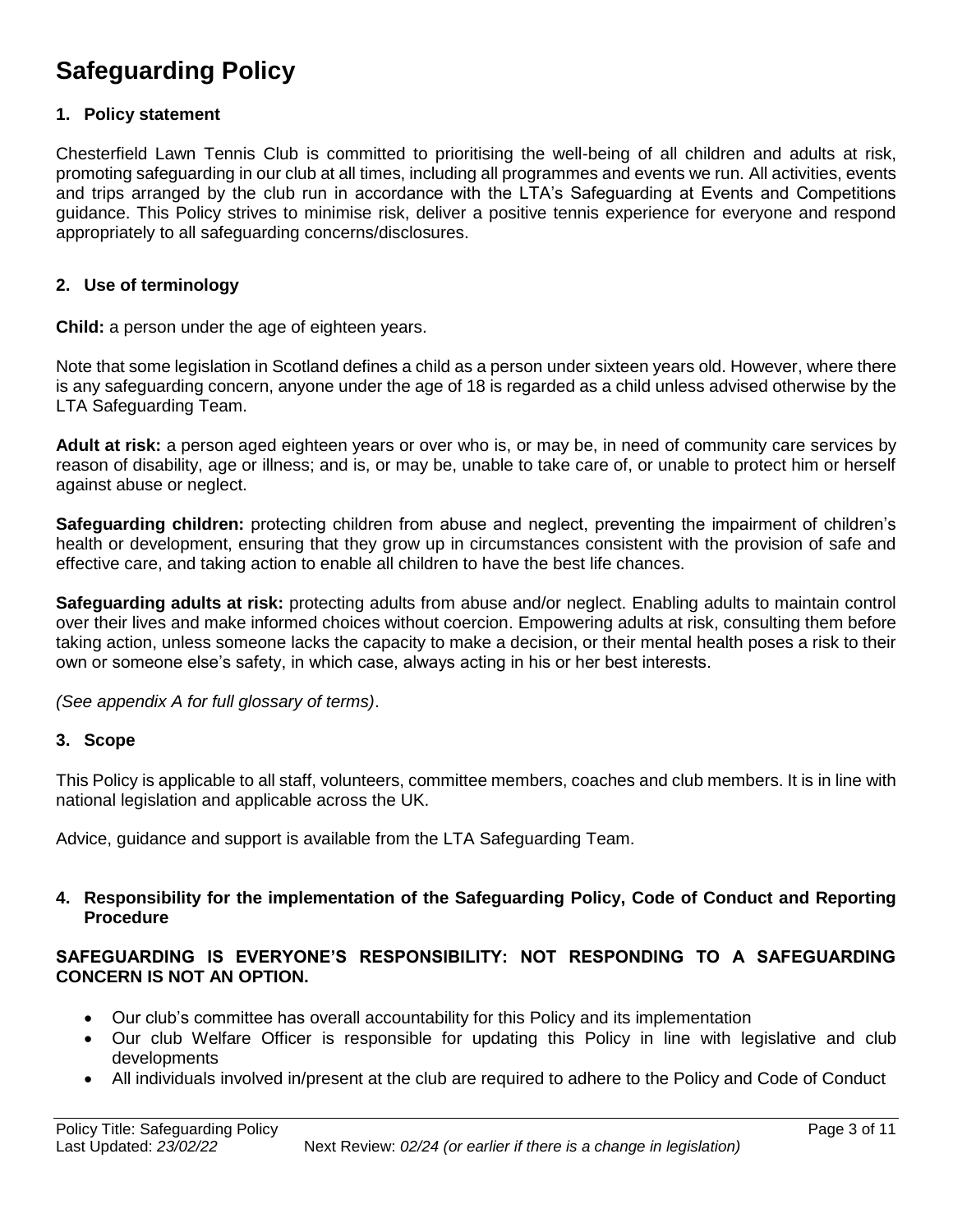The LTA Safeguarding Team and Tennis Scotland, Tennis Wales and Tennis Foundation Safeguarding Leads can offer support to help clubs proactively safeguard.

#### **Where there is a safeguarding concern/disclosure:**

- The individual who is told about, hears, or is made aware of the concern/disclosure is responsible for following the Reporting a Safeguarding Concern Procedure shown in the flowchart at the beginning of this policy. Unless someone is in immediate danger, they should inform their club Welfare Officer, LTA Safeguarding Team or National Safeguarding Lead.
- The club Welfare Officer and Safeguarding Leads are responsible for reporting safeguarding concerns to the LTA Safe Safeguarding Team.
- The LTA Safeguarding Team is responsible for assessing all safeguarding concern/disclosures that are reported to them and working with the club Welfare Officer and National Safeguarding Leads to follow up as appropriate on a case-by-case basis, prioritising the well-being of the child/ adult at risk at all times. Dependent on the concern/disclosure, a referral may be made to:
	- $\circ$  The police in an emergency (999);
	- o Local Authority Children's Services *Derbyshire County Council Children services 01629 533190*
	- o Local Authority Adult Services *Derbyshire County Council Children services 01629 533190*
	- $\circ$  Designated Officer (England only) for concerns/disclosures about a member of staff, consultant, coach, official or volunteer *0208 487 7000*

#### **5. Breaches of the Safeguarding Policy, Code of Conduct and Reporting Procedure**

Breaches of this Policy and/or failure to comply with the outlined responsibilities may result in the following:

- Disciplinary action leading to possible exclusion from the club, dismissal and legal action
- Termination of current and future roles within the club and roles in other clubs, the LTA, Tennis Wales, Tennis Scotland and the Tennis Foundation*.*

Actions taken by players, parents or carers, staff, consultants, volunteers, officials, coaches inside or outside of the club that are seen to contradict this Policy may be considered a violation of this Policy.

Where an appeal is lodged in response to a safeguarding decision made by the club, the individual should adhere to the club's appeal procedure.

#### **Whistleblowing**

Safeguarding children and adults at risk requires everyone to be committed to the highest possible standards of openness, integrity and accountability. As a club, we are committed to encouraging and maintaining a culture where people feel able to raise a genuine safeguarding concern and are confident that it will be taken seriously.

#### **What is whistle blowing?**

In the context of safeguarding, "whistle blowing" is when someone raises a concern about the well-being of a child or an adult at risk.

A whistle blower may be:

- a player;
- a volunteer;
- a coach;
- other member of staff:
- an official:
- a parent;
- a member of the public.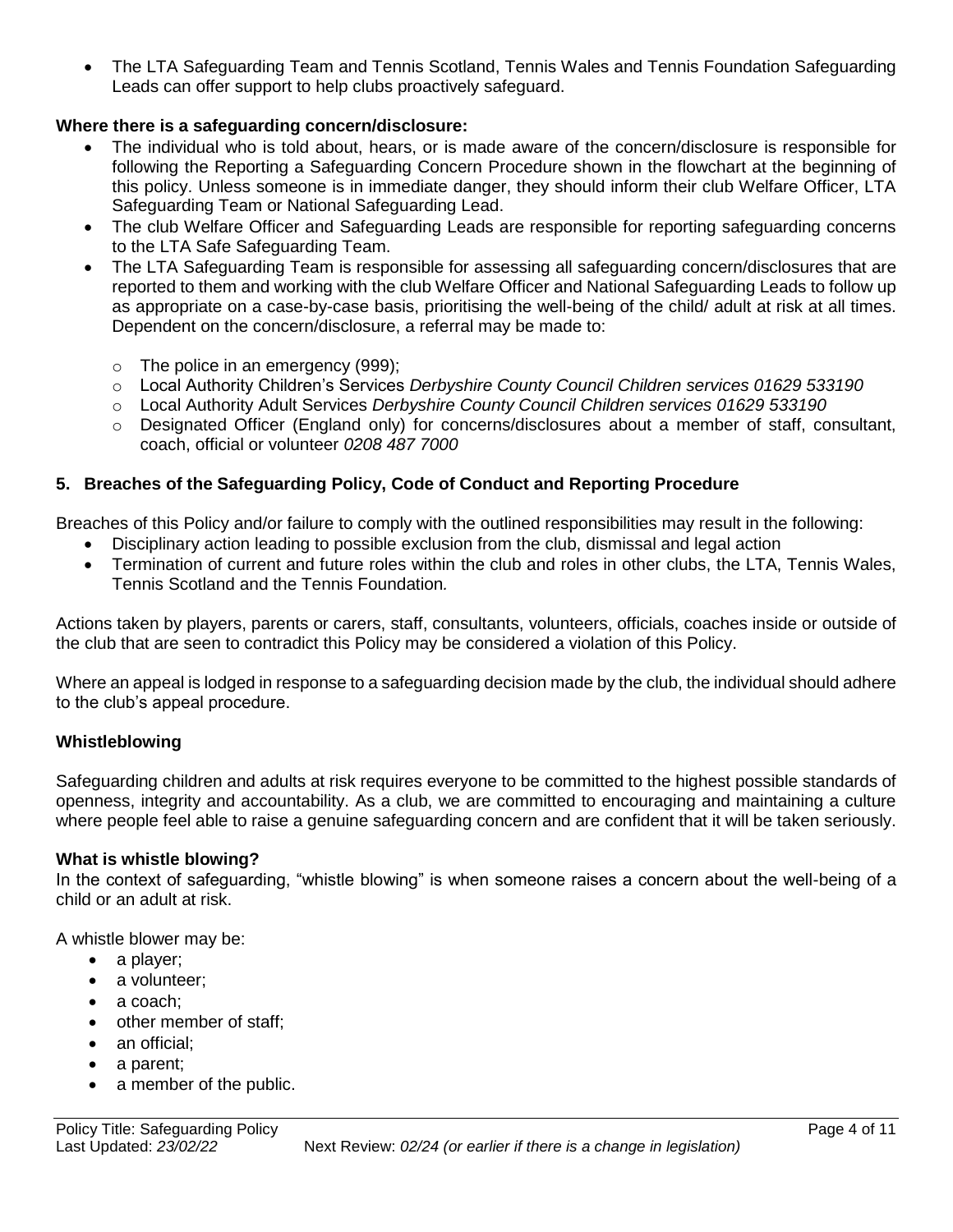#### **How to raise a concern about a child or an adult at risk at the club**

If a child or an adult at risk is in immediate danger or risk of harm, the police should be contacted by calling 999.

Where a child or an adult at risk is not in immediate danger, any concerns about their well-being should be made without delay to the Club Welfare Officer. The Club Welfare Officer will pass the details of the concern on to the LTA Safeguarding Team at the earliest opportunity and the relevant local authority and the police will be contacted, where appropriate.

If, however, the whistle blower does not feel comfortable raising a concern with the Club Welfare Officer, the whistle blower should contact the LTA Safeguarding Team directly, the Local Authority Designated Officer (LADO) or the NSPCC on 0808 800 5000.

The Club Welfare Officer can be contacted on: 01246 238798 or [welfareofficer@chesterfieldtennis.org.uk](mailto:welfareofficer@chesterfieldtennis.org.uk)

#### **Information to include when raising a concern**

The whistle blower should provide as much information as possible regarding the incident or circumstance which has given rise to the concern, including:

- their name and contact details (unless they wish to remain anonymous);
- names of individuals involved;
- date, time and location of incident/circumstance; and
- whether any witnesses were present.

#### **What happens next?**

All concerns raised by a whistle blower about the well-being of a child or an adult at risk will be taken seriously and every effort will be made to deal with each concern fairly, quickly and proportionately.

If the whistle blower does not believe that the concern has been dealt with appropriately and wishes to speak to someone outside the club or the LTA Safeguarding Team, the NSPCC Whistleblowing advice line should be contacted on 0800 028 0285 or by emailing [help@nspcc.org.uk.](mailto:help@nspcc.org.uk)

#### **Support**

The club will not tolerate any harassment, victimisation or unfair treatment of, and will take appropriate action to protect, whistle blowers when they raise a concern in good faith.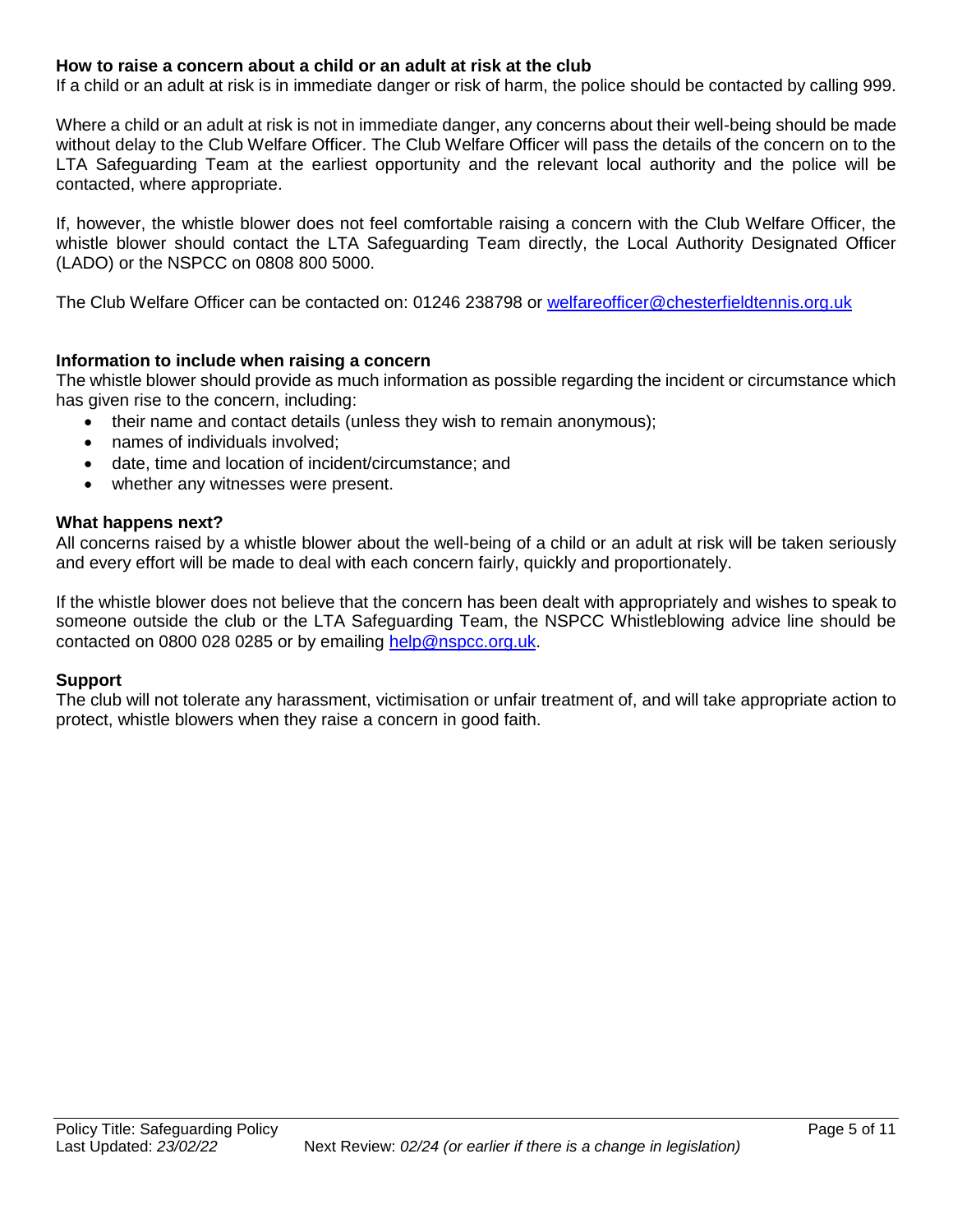# **Codes of Conduct**

#### **All members of staff, volunteers and members agree to:**

- Prioritise the well-being of all children and adults at risk at all times
- Treat all children and adults at risk fairly and with respect
- Be a positive role model. Act with integrity, even when no one is looking
- Help to create a safe and inclusive environment both on and off court
- Not allow any rough or dangerous behaviour, bullying or the use of bad or inappropriate language
- Report all allegations of abuse or poor practice to the club Welfare Officer
- Not use any sanctions that humiliate or harm a child or adult at risk
- Value and celebrate diversity and make all reasonable efforts to meet individual needs
- Keep clear boundaries between professional and personal life, including on social media
- Have the relevant consent from parents/carers, children and adults before taking or using photos and videos
- Refrain from making physical contact with children or adults unless it is necessary as part of an emergency or congratulatory (e.g. handshake / high five)
- Refrain from smoking and consuming alcohol during club activities or coaching sessions
- Ensure roles and responsibilities are clearly outlined and everyone has the required information and training
- Avoid being alone with a child or adult at risk unless there are exceptional circumstances
- Refrain from transporting children or adults at risk, unless this is required as part of a club activity (e.g. away match) and there is another adult in the vehicle
- Not abuse, neglect, harm or discriminate against anyone; or act in a way that may be interpreted as such
- Not have a relationship with anyone under 18 for whom they are coaching or responsible for
- Be acutely aware of the power that coaches and coaching assistants develop over players in the coaching relationship and avoid any intimacy (sexual or otherwise) with players

#### **All children agree to:**

- Be friendly, supportive and welcoming to other children and adults
- Play fairly and honestly
- Respect club staff, volunteers and Officials and accept their decisions
- Behave, respect and listen to your coach
- Take care of your equipment and club property
- Respect the rights, dignity and worth of all participants regardless of age, gender, ability, race, culture, religion or sexual identity
- Not use bad, inappropriate or racist language, including on social media
- Not bully, intimidate or harass anyone, including on social media
- Not smoke, drink alcohol or drugs of any kind on club premises or whilst representing the club at competitions or events
- Talk to the club Welfare Officer about any concerns or worries they have about themselves or others

#### **All parents and carers agree to:**

Positively reinforce your child and show an interest in their tennis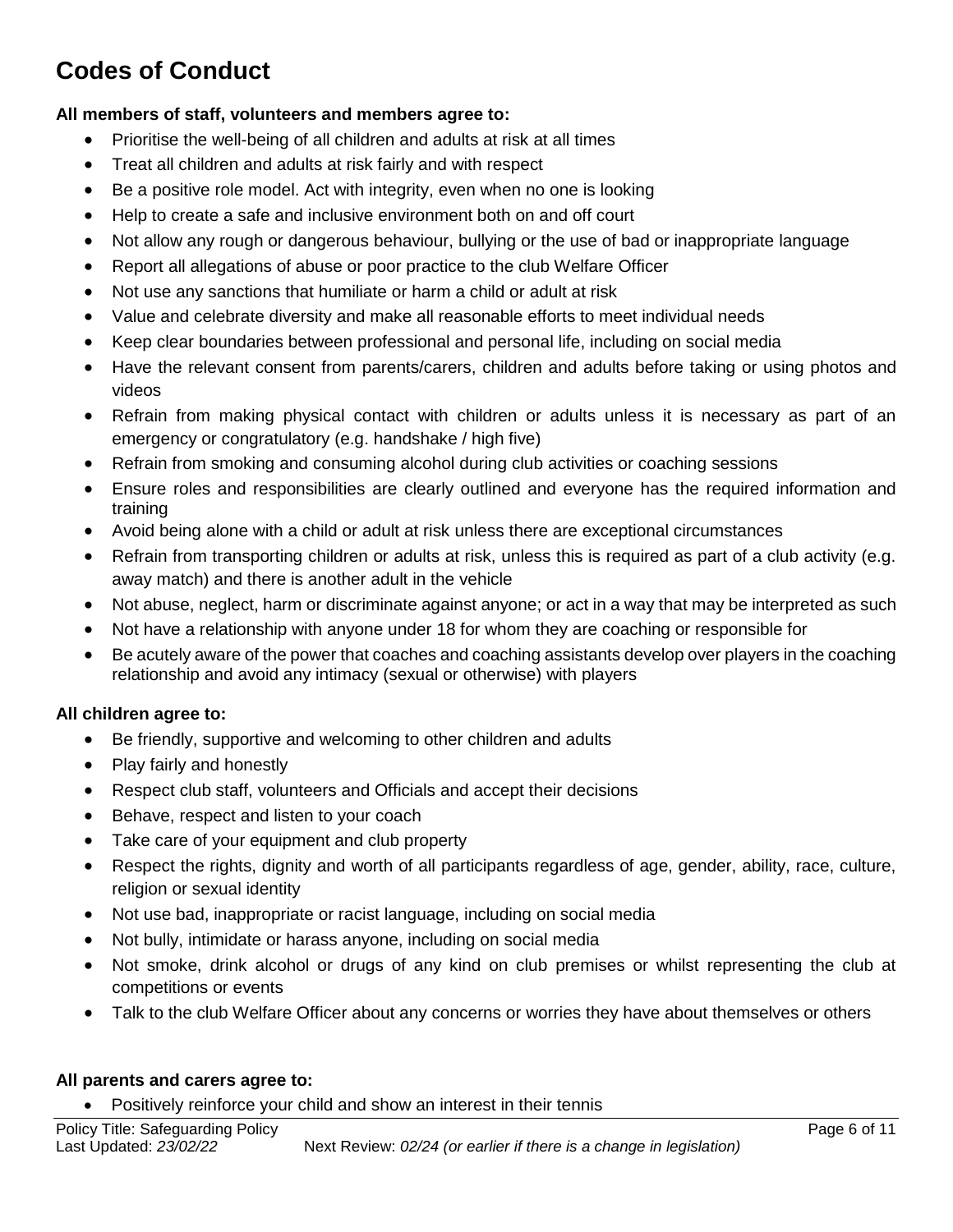- Use appropriate language at all times
- Be realistic and supportive
- Never ridicule or admonish a child for making a mistake or losing a match
- Treat all children, adults, volunteers, coaches, officials and members of staff with respect
- Behave responsibly at the venue; do not embarrass your child
- Accept the official's decisions and do not go on court or interfere with matches
- Encourage your child to play by the rules, and teach them that they can only do their best
- Deliver and collect your child punctually from the venue
- Ensure your child has appropriate clothing for the weather conditions
- Ensure that your child understands their code of conduct
- Adhere to your venue's safeguarding policy, diversity and inclusion policy, rules and regulations
- Provide emergency contact details and any relevant information about your child including medical history

This Policy is reviewed every two years (or earlier if there is a change in national legislation).

This Policy is recommended for approval by:

Club Committee Chair *Tori Head* Date:

Club Welfare Officer *Louise Shipstone* Date: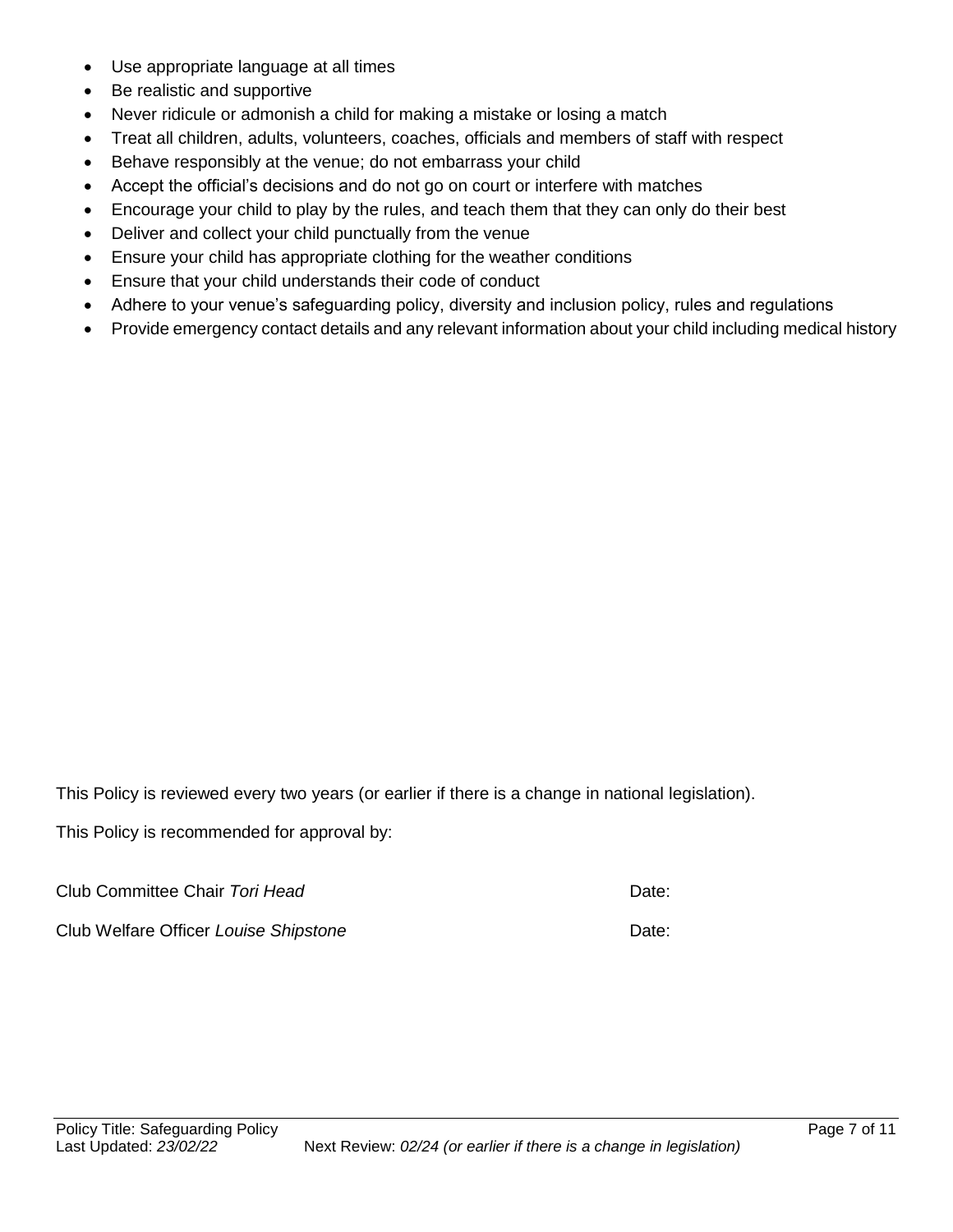## **Appendix A: Glossary of Terms**

**Safeguarding:** protecting **children** from abuse and neglect, preventing the impairment of children's health or development, ensuring that children are growing up in circumstances consistent with the provision of safe and effective care, and taking action to enable all children to have the best life chances. Enabling **adults at risk** to achieve the outcomes that matter to them in their life; protecting their right to live in safety, free from abuse and neglect. Empowering and supporting them to make choices, stay safe and raise any concerns. Beginning with the assumption that an individual is best-placed to make decisions about their own wellbeing, taking proportional action on their behalf only if someone lacks the capacity to make a decision, they are exposed to a lifethreatening risk, someone else may be at risk of harm, or a criminal offence has been committed or is likely to be committed.

#### **Abuse and neglect**

**Physical abuse:** A form of abuse which may involve hitting, shaking, throwing, poisoning, burning or scalding, drowning, suffocating or otherwise causing physical harm to a child or adult at risk. Physical harm may also be caused when a parent or carer fabricates the symptoms of, or deliberately induces illness

**Sexual abuse:** Involves forcing or enticing a child or young person to take part in abuse sexual activities, not necessarily involving a high level of violence, whether or not the child is aware of what is happening. The activities may involve physical contact, including assault by penetration (for example, rape or oral sex) or non-penetrative acts such as masturbation, kissing, rubbing and touching outside of clothing. They may also include non-contact activities, such as involving children in looking at, or in the production of, sexual images, watching sexual activities, encouraging children to behave in sexually inappropriate ways, or grooming a child in preparation for abuse (including via the internet). Sexual abuse is not solely perpetrated by adult males. Women can also commit acts of sexual abuse, as can other children

**Emotional abuse:** The persistent emotional maltreatment of a child or adult at risk such as to cause severe and persistent adverse effects on their emotional development. It may involve conveying to a child/ adult at risk that they are worthless or unloved, inadequate, or valued only insofar as they meet the needs of another person; not giving them opportunities to express their views; deliberately silencing them or 'making fun' of what they say or how they communicate. It may feature age or developmentally inappropriate expectations being imposed, including interactions that are beyond a child or adult at risk's developmental capability, as well as overprotection and limitation of exploration and learning, or preventing them participating in normal social interaction. It may involve seeing or hearing the ill-treatment of another. It may involve serious bullying (including cyber bullying), causing a child or adult at risk to feel frightened or in danger, or the exploitation or corruption of children. Some level of emotional abuse is involved in all types of maltreatment of a child, though it may occur alone.

**Neglect:** The persistent failure to meet a child/ adult at risk's basic physical and/or psychological needs, likely to result in the serious impairment of their health or development. It may involve a parent or carer failing to:

- $\circ$  provide adequate food, clothing and shelter (including exclusion from home or abandonment);
- $\circ$  protect a child/ adult at risk from physical and emotional harm or danger;
- o ensure adequate supervision (including the use of inadequate care-givers); or
- o ensure access to appropriate medical care or treatment.

It may also include neglect of, or unresponsiveness to, a child's or adult at risk's basic emotional needs. Neglect may occur during pregnancy as a result of maternal substance abuse.

#### **Additional examples of abuse and neglect of adults at risk**

**Financial abuse**: having money or property stolen; being defrauded; being put under pressure in relation to money or other property; and having money or other property misused.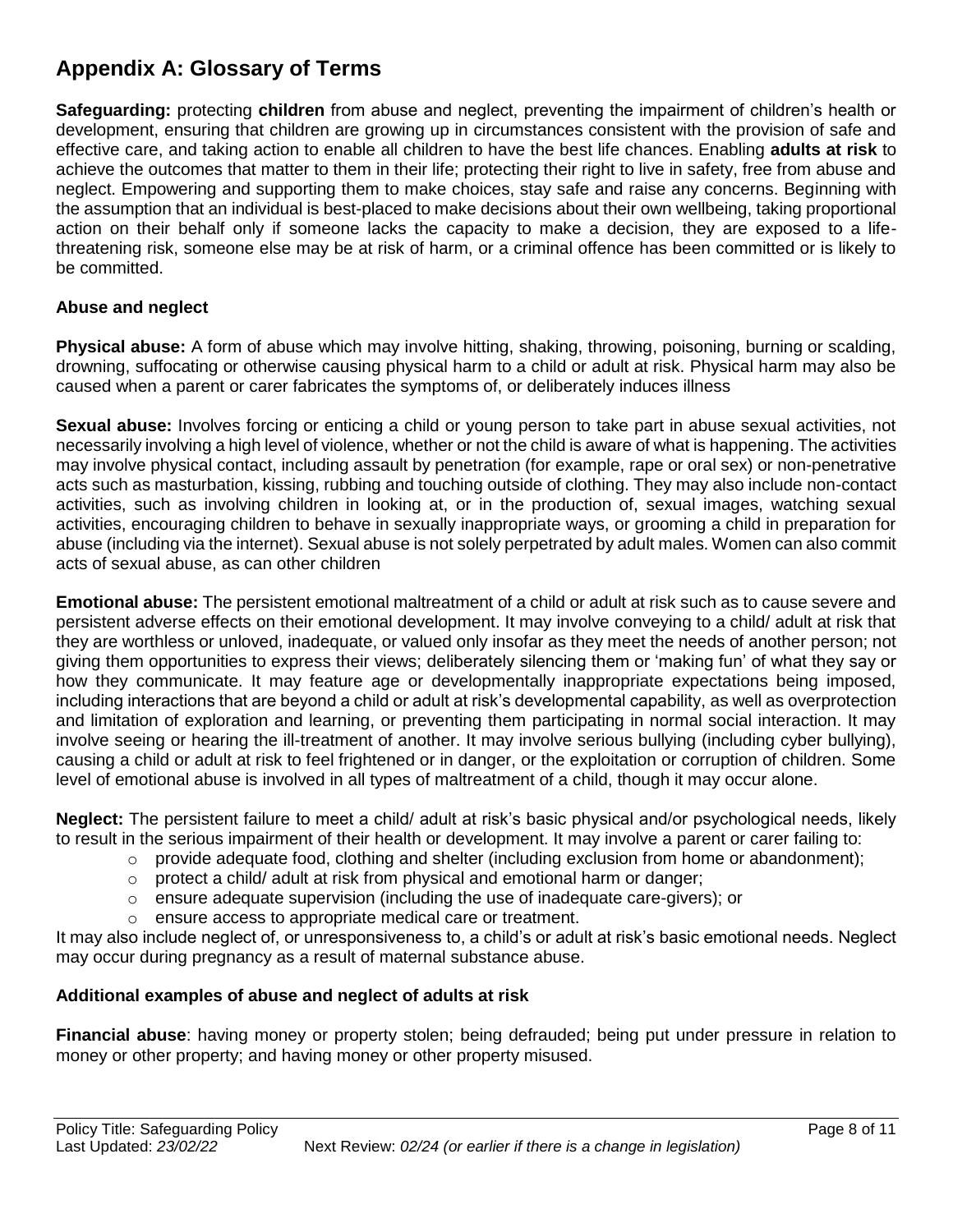**Discriminatory abuse**: treating someone in a less favourable way and causing them harm, because of their age, gender, sexuality, gender identity, disability, socio-economic status, ethnic origin, religion and any other visible or non-visible difference.

**Domestic abuse**: includes physical, sexual, psychological or financial abuse by someone who is, or has been a partner or family member. Includes forced marriage, female genital mutilation and honour-based violence (an act of violence based on the belief that the person has brought shame on their family or culture). Domestic abuse does not necessarily involve physical contact or violence.

**Psychological abuse:** including emotional abuse, threats of harm or abandonment, deprivation of contact, humiliation, blaming, controlling, intimidation, coercion, harassment, verbal abuse, isolation or withdrawal from services or supportive networks.

**Organisational abuse**: where the needs of an individual are not met by an organisation due to a culture of poor practice or abusive behaviour within the organisation.

**Self-neglect:** behaviour which threatens an adult's personal health or safety (but not that of others). Includes an adult's decision to not provide themselves with adequate food, clothing, shelter, personal hygiene, or medication (when indicated), or take appropriate safety precautions

**Modern slavery**: encompasses slavery, human trafficking, criminal and sexual exploitation, forced labour and domestic servitude. Traffickers and slave masters use whatever means they have at their disposal to coerce, deceive and force individuals into a life of abuse, servitude and inhumane treatment.

- A person who is being abused may experience more than one type of abuse
- Harassment, and bullying are also abusive and can be harmful
- Female Genital Mutilation (FGM) is now recognised as a form of physical, sexual and emotional abuse that is practised across the UK
- Child Sexual Exploitation is recognised as a form of sexual abuse in which children are sexually exploited for money, power or status
- Child trafficking is recognised as child abuse where children are often subject to multiple forms of exploitation. Children are recruited, moved or transported to, or within the UK, then exploited, forced to work or sold
- People from all cultures are subject to abuse. It cannot be condoned for religious or cultural reasons
- Abuse can have immediate and long-term impacts on someone's well-being, including anxiety, depression, substance misuse, eating disorders and self-destructive Conducts, offending and anti-social **Conduct**
- Those committing abuse are most often adults, both male and female. However, child-to-child abuse also takes place.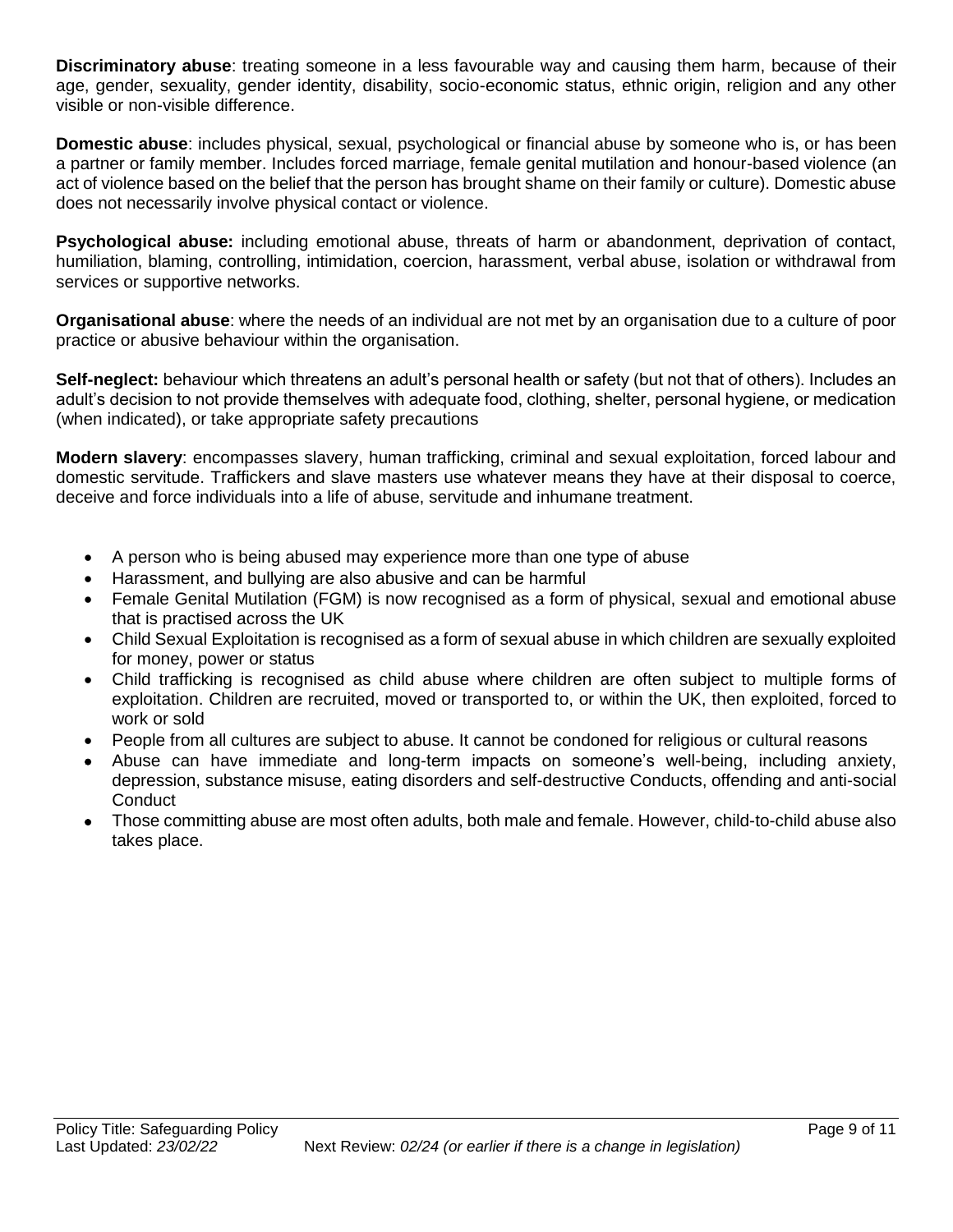## **Appendix B: What to do if a disclosure from a child or adult at risk is made to you:**

- 1. **Listen** carefully and calmly to the individual
- 2. **Reassure** the individual that they have done the right thing and what they have told you is very important
- 3. **Avoid questioning** where possible, and never ask leading questions
- 4. **Do not promise secrecy**. Let the individual know that you will need to speak to the Welfare Officer/LTA Safeguarding Team because it is in their best interest. If you intend to speak to the police or social care, you should let them know this too.
- 5. **Report the concern.** In an emergency, call the police (999), otherwise talk to the Welfare Officer/LTA Safeguarding Team as soon as possible. Do not let doubt/personal bias prevent you from reporting the allegation
- **6. Record** details of the disclosure and allegation using the LTA's online reporting a concern form within 24 hours*. If you do not have access to the online form, write down the details using what you have available then sign and date it.*